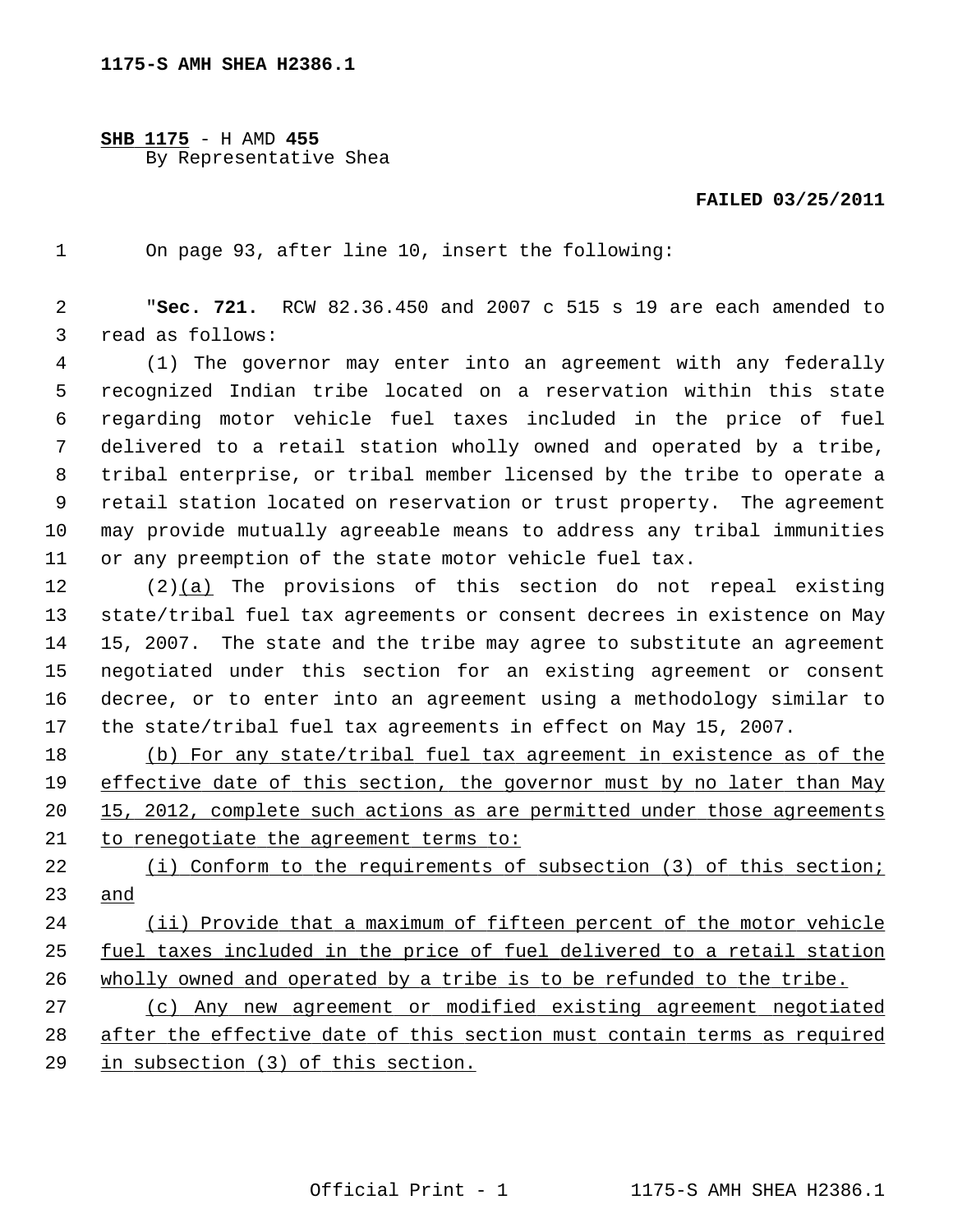1 (3) ((<del>If a new</del>)) Any agreement ((is negotiated, the agreement)) 2 must:

 3 (a) Require that the tribe or the tribal retailer acquire all motor 4 vehicle fuel only from persons or companies operating lawfully in 5 accordance with this chapter as a motor vehicle fuel distributor, 6 supplier, importer, or blender, or from a tribal distributor, supplier, 7 importer, or blender lawfully doing business according to all 8 applicable laws;

9 (b) Provide that the tribe will expend fuel tax proceeds ((or 10 equivalent amounts on: Planning, construction, and maintenance of 11 roads, bridges, and boat ramps; transit services and facilities; 12 transportation planning; police services; and other highway-related 13 purposes)) on highway purposes as set forth in Article II, section 40 14 of the Washington Constitution;

15 (c) Include provisions for audits or other means of ensuring 16 compliance to certify ((the number of gallons of motor vehicle fuel 17 purchased by the tribe for resale at tribal retail stations, and the 18 use of fuel tax proceeds or their equivalent for the purposes 19 identified in (b) of this subsection. Compliance reports must be 20 delivered to the director of the department of licensing)) the tribe is 21 in compliance with (a) and (b) of this subsection. The auditor must be 22 selected jointly by the director of the department of licensing and the 23 tribe. Auditor reports verifying compliance with this act must be 24 delivered by the tribe to the director of the department of licensing 25 within time frames established by the department.

26 (4) The legislature must appropriate the funds necessary to 27 implement the agreements in this section.

28 (5) Information from the tribe or tribal retailers received by the 29 state or open to state review under the terms of an agreement ( $\sinh\theta$ 30 be deemed to be personal information under RCW 42.56.230(3)(b) and 31 exempt from public inspection and copying)) is subject to chapter 42.56 32 RCW.

33  $((\langle 5 \rangle)(6)$  The governor may delegate the power to negotiate fuel 34 tax agreements to the department of licensing.

35  $((\left\lbrace 6 \right\rbrace))$  (7) The department of licensing ((shall)) must prepare and 36 submit an annual report to the legislature on the status of existing 37 agreements and any ongoing negotiations with tribes.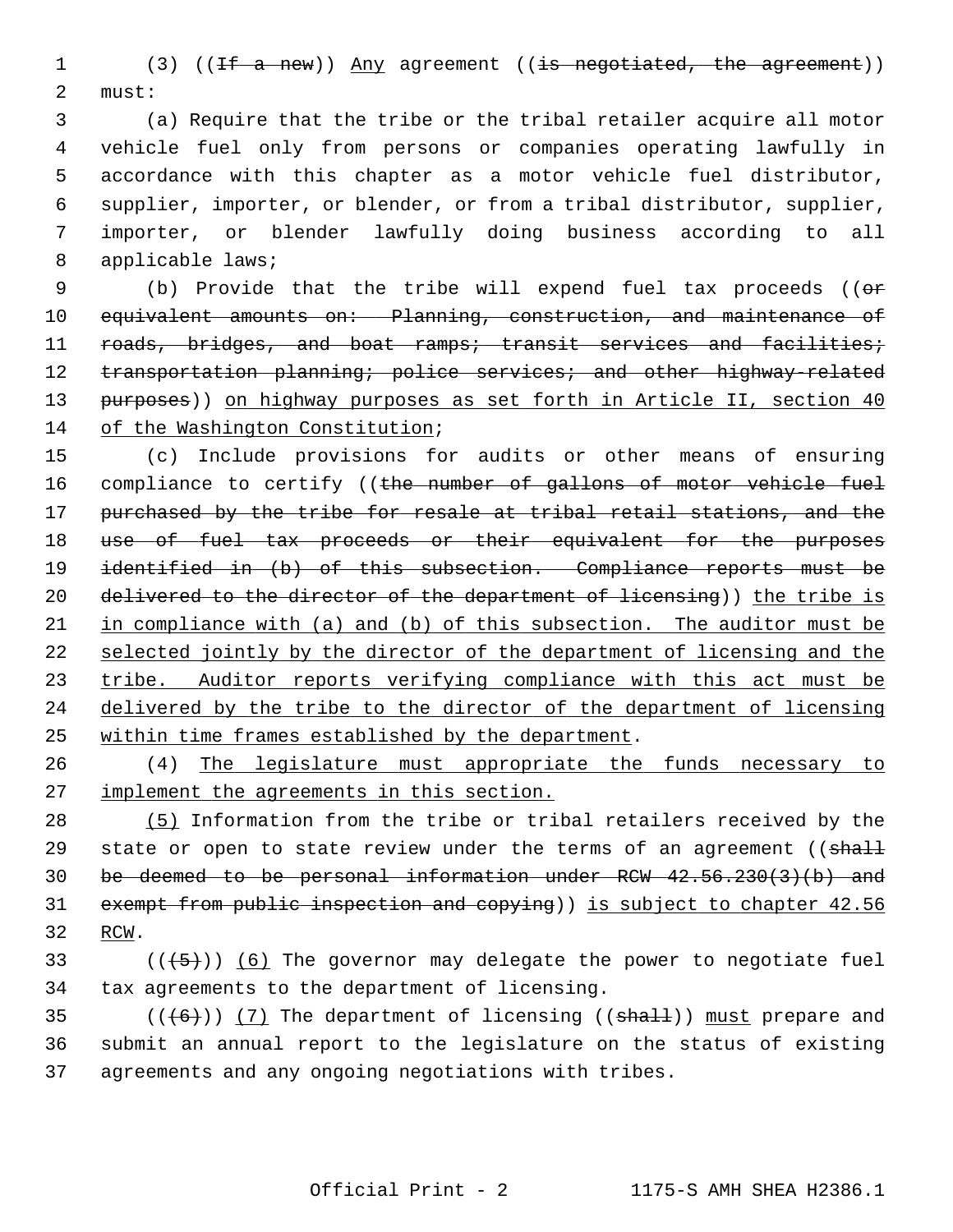1 **Sec. 722.** RCW 82.38.310 and 2007 c 515 s 31 are each amended to 2 read as follows:

 3 (1) The governor may enter into an agreement with any federally 4 recognized Indian tribe located on a reservation within this state 5 regarding special fuel taxes included in the price of fuel delivered to 6 a retail station wholly owned and operated by a tribe, tribal 7 enterprise, or tribal member licensed by the tribe to operate a retail 8 station located on reservation or trust property. The agreement may 9 provide mutually agreeable means to address any tribal immunities or 10 any preemption of the state special fuel tax.

11 (2)(a) The provisions of this section do not repeal existing 12 state/tribal fuel tax agreements or consent decrees in existence on May 13 15, 2007. The state and the tribe may agree to substitute an agreement 14 negotiated under this section for an existing agreement or consent 15 decree, or to enter into an agreement using a methodology similar to 16 the state/tribal fuel tax agreements in effect on May 15, 2007.

 (b) For any state/tribal special fuel tax agreement in existence as of the effective date of this section, the governor must by no later than May 15, 2012, complete such actions as are permitted under those agreements to renegotiate the agreement terms to:

21 (i) Conform to those required by subsection (3) of this section; 22 and

23 (ii) Provide that a maximum of fifteen percent of the special fuel 24 taxes included in the price of fuel delivered to a retail station 25 wholly owned and operated by a tribe is to be refunded to the tribe.

26 (c) Any new agreement or modified existing agreement negotiated 27 after the effective date of this section must contain terms as required 28 in subsection (3) of this section.

29  $(3)$   $(1 + \text{a new})$  Any agreement  $(1 + \text{a new})$ 30 must:

31 (a) Require that the tribe or the tribal retailer acquire all 32 special fuel only from persons or companies operating lawfully in 33 accordance with this chapter as a special fuel distributor, supplier, 34 importer, or blender, or from a tribal distributor, supplier, importer, 35 or blender lawfully doing business according to all applicable laws;

36 (b) Provide that the tribe will expend fuel tax proceeds (( $\theta$ r 37 equivalent amounts on: Planning, construction, and maintenance of 38 roads, bridges, and boat ramps; transit services and facilities;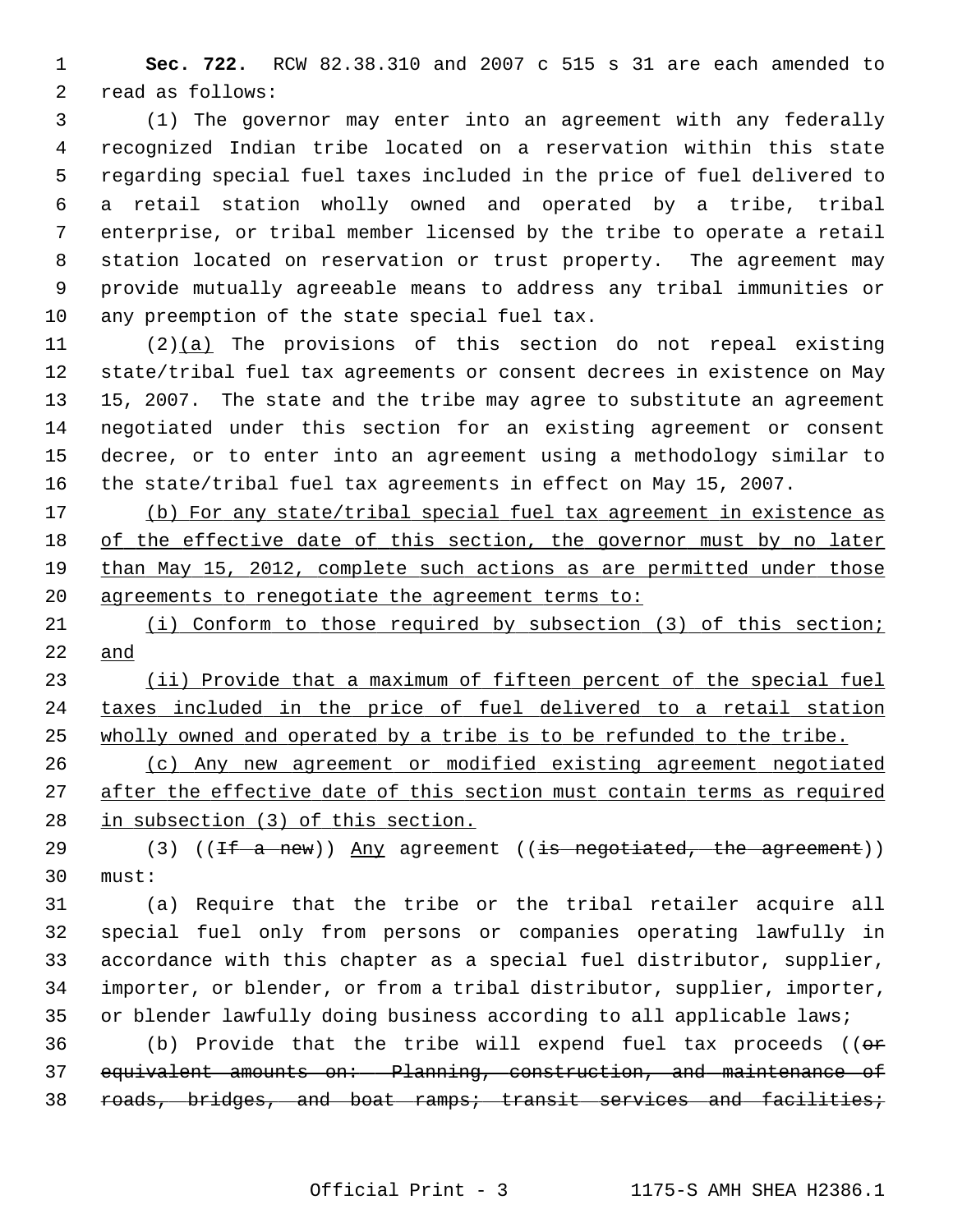1 transportation planning; police services; and other highway-related 2 purposes)) on highway purposes as set forth in Article II, section 40 3 of the Washington Constitution;

 4 (c) Include provisions for audits or other means of ensuring 5 compliance to certify ((the number of gallons of special fuel purchased by the tribe for resale at tribal retail stations, and the use of fuel tax proceeds or their equivalent for the purposes identified in (b) of this subsection. Compliance reports must be delivered to the director of the department of licensing)) the tribe is in compliance with (a) and (b) of this subsection. The auditor must be selected jointly by the director of the department of licensing and the tribe. Auditor reports verifying compliance with this act must be delivered by the tribe to the director of the department of licensing within time frames established by the department.

15 (4) The legislature must appropriate the funds necessary to 16 implement the agreements in this section.

 (5) Information from the tribe or tribal retailers received by the 18 state or open to state review under the terms of an agreement ((shall be deemed personal information under RCW 42.56.230(3)(b) and exempt from public inspection and copying)) is subject to chapter 42.56 RCW.

21  $((+5))$  (6) The governor may delegate the power to negotiate fuel 22 tax agreements to the department of licensing.

23 ( $((+6))$  (7) The department of licensing (( $\frac{1}{3}$ ) must prepare and 24 submit an annual report to the legislature on the status of existing 25 agreements and any ongoing negotiations with tribes."

26 Correct the title.

EFFECT: Requires the renegotiation by the Governor of any state/tribal fuel tax or special fuel tax agreements by May 15, 2012, to: (1) Provide for no more than a 15% refund to any tribe of fuel taxes included in the price of fuel delivered to a retail station wholly owned or operated by a tribe; (2) restrict the expenditure of any refunded amounts to highway purposes as allowed under the 18th amendment; and (3) require auditing by a jointly selected auditor. Makes information received pursuant to the agreements subject to the public records act.

FISCAL IMPACT: If successfully implemented by July 1, 2012,